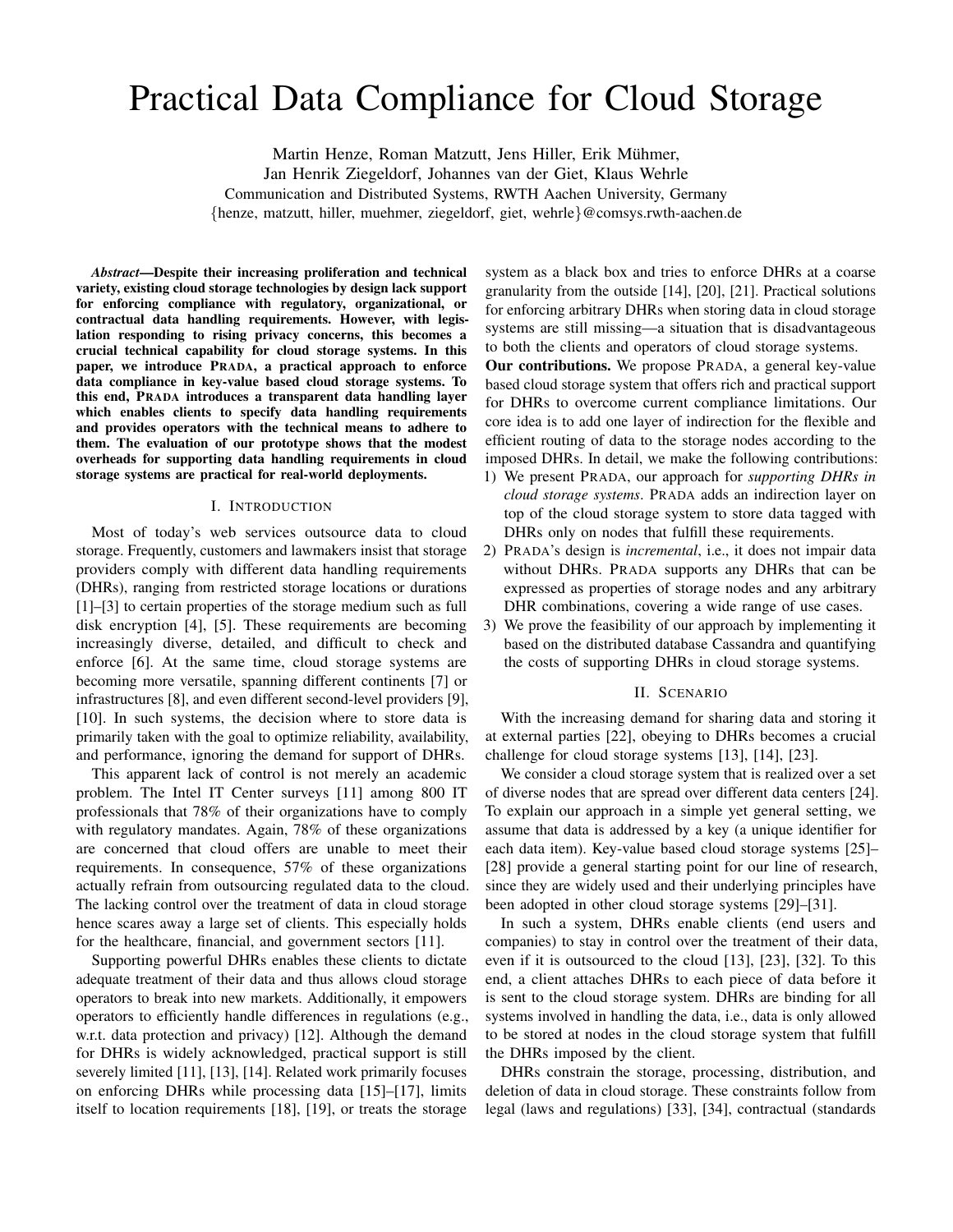and specifications) [35], or intrinsic requirements (user's or company's individual privacy requirements) [36]–[38]. For businesses, compliance with legal and contractual obligations is crucial to avoid serious (financial) consequences [39].

Notably, in our setting compliance with DHRs is achieved and enforced by the operator of the cloud storage system. Only the operator knows about the characteristics of the storage nodes and only the operator can thus take the ultimate decision on which node to store a specific data item. Different works exist that propose cryptographic guarantees [16], [40], [41], accountability mechanisms [42], transparency [43], information flow control [6], [44], or even virtual proofs of physical reality [45] to relax trust assumptions. Our goals are different: Our main aim is for *functional* improvements of the status quo. Thus, these works are orthogonal to our approach and can possibly be combined if the cloud operator is not trusted.

#### III. DATA COMPLIANCE IN CLOUD STORAGE

We introduce PRADA, our approach to support DHRs in keyvalue based cloud storage systems. The problem that prevented support for DHRs so far stems from the common pattern used to address data in key-value based cloud storage systems: Data is addressed and partitioned (i.e., distributed to the nodes in the cluster) using a designated key. Yet, the *responsible node* (according to the key) for storing a data item will often not fulfill the client's DHRs. Thus, the challenge addressed in this paper is how to realize compliance with DHRs and still allow for key-based data access.

#### *A. System Overview*

The core idea of PRADA is to add an indirection layer on top of a cloud storage system. Whenever a responsible node cannot comply with the stated DHRs, we store the data item at a different node, called *target node*. To enable lookup of data, the responsible node stores a reference to the target for this data item. We introduce three new storage components (capability, relay, and target store), as described in the following.

Capability store: The global *capability store* is used to look up nodes that can comply with a specific DHR. PRADA covers all DHRs that describe properties of a storage node, ranging from rather simplistic properties such as storage location to more advanced capabilities such as the support for deleting data at a specified point in time. To speed up lookups in the capability store, each node keeps a local copy, which requires the capability store to be kept consistent between nodes. This can be realized by preconfiguring the capability store for a storage cluster or by utilizing the storage system itself for creating a globally replicated view of nodes' capabilities.

Relay store: Each node operates a local *relay store* containing references to data stored at other nodes. For each data item the node is responsible for but does not comply with the DHRs posed at insertion, the relay store contains the key of the data, the node the data is actually stored at, and a copy of DHRs. Target store: Each node stores data that is redirected to it in a *target store* which allows a node to distinguish data that falls under DHRs from data that does not.



Fig. 1. Creating data. The coordinator derives nodes that comply with the DHRs from the capability store. It then stores the data at the target node and a reference to the data at the responsible node.

Integrating PRADA into a cloud storage system requires to adapt the individual operations such as creating and updating data and to reconsider replication and load balancing strategies.

## *B. CRUD Operations*

The most important modifications and considerations of PRADA involve the CRUD (create, read, update, delete) operations of cloud storage systems. In the following, we describe how we integrate PRADA into the CRUD operations of our cloud storage model (cf. Section II). To this end, we assume that queries are processed on behalf of the client by one node in the cluster, the *coordinator* node. Each node can coordinate a query and clients will select them randomly.

Create. The coordinator first checks whether a create request is accompanied by DHRs. If no requirements are specified, the coordinator uses the standard method of the cloud storage system to create data so that the performance of native create requests is not impaired. For all data *with* DHRs, a create request proceeds in three steps as illustrated in Figure 1. In Step 1, the coordinator derives the set of eligible nodes based on the DHRs in the capability store. Now, the coordinator has to choose the target out of this set of eligible nodes. It is important to choose the target such that the overall storage load in the cluster remains balanced (we defer this issue to Section III-D). In Step 2, the coordinator forwards the data to the target, which stores it in its target store. Finally, in Step 3, the coordinator instructs the responsible node to store a reference to the actual storage location of the data to enable retrieving data. The coordinator acknowledges the successful insertion after all three steps have been completed successfully. The second and third step are performed in parallel to improve the query completion time of create operations.

Read. Processing read requests in PRADA is performed in three steps as illustrated in Figure 2. In Step 1, the coordinator uses the key supplied in the request to initiate a standard read query at the responsible node. If the responsible node does not store the data, it checks its relay store for a reference to a different node. Should it hold such a reference, the responsible node forwards the read request to the target in Step 2. In Step 3, the target looks up the requested data in its target store and directly returns the query result to the coordinator. Upon receiving the result, the coordinator processes it as any other query result. Should the responsible node itself store the requested data (e.g., because it was stored without DHRs), it directly answers the request. If the responsible node neither stores the data nor a reference, PRADA will report that no data was found.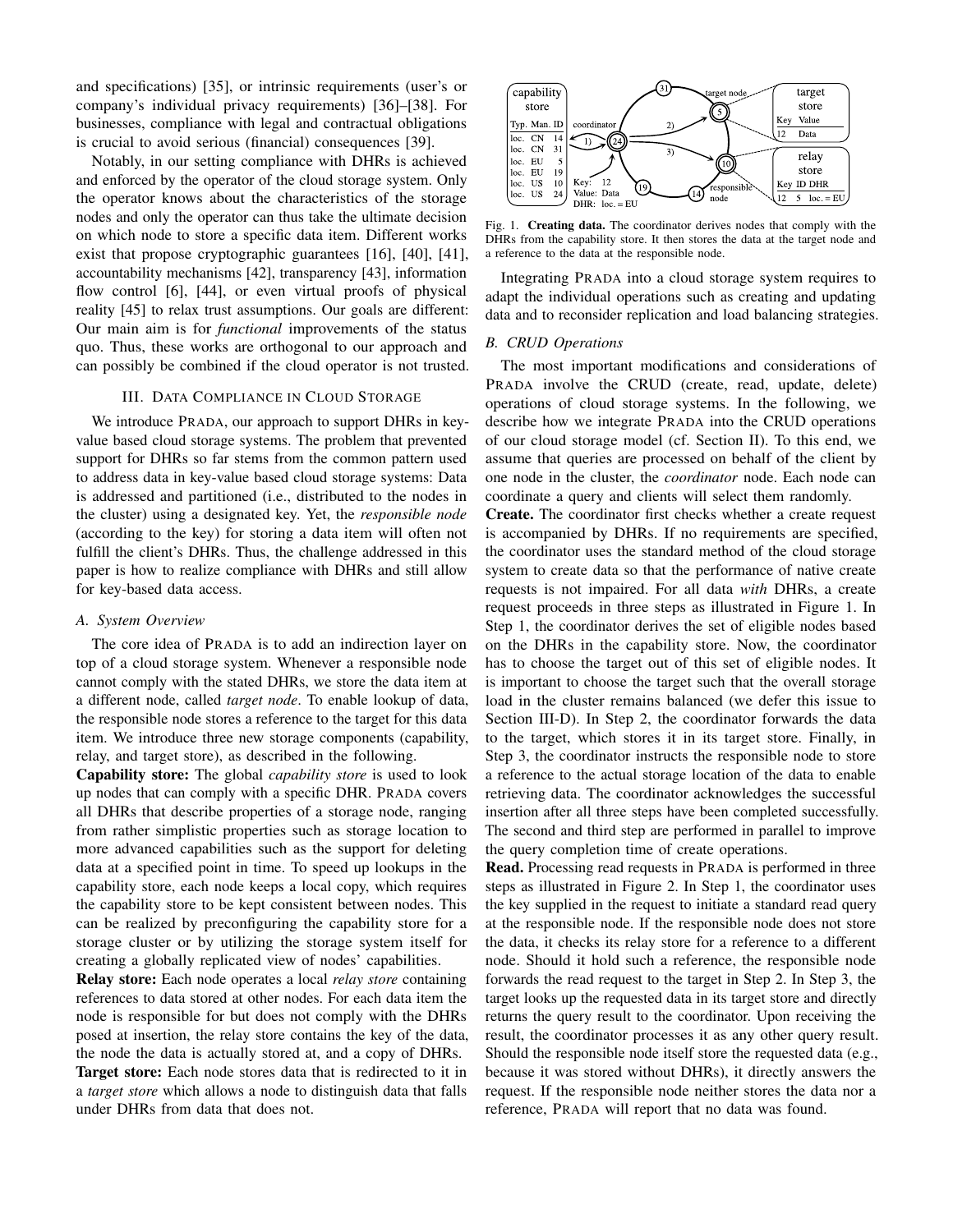Update. In this paper, we assume that DHRs of update requests supersede DHRs of create requests. We thus process update requests the same way as create requests. When the responsible node receives new information for the relay store, it checks if it already stores a reference for the corresponding key, indicating an update. In case of an update and differing old and new target nodes, the relay store needs to be updated and the data stored at the old and new target node need to be merged. To this end, the responsible node instructs the old target node to move the data to the new target node. The new target node applies the update to the data, locally stores the result, and acknowledges the successful update to coordinator and responsible node. Now, the responsible node updates the relay store information.

Delete. In PRADA, delete requests are processed analogously to read requests. The delete request is sent to the responsible node for the key that should be deleted. If the responsible node itself stores the data, it deletes the data as in an unmodified cloud storage system. In contrast, if it only stores a reference to the data, it deletes the reference and forwards the delete request to the target. The target deletes the data and informs the coordinator about the successful termination of the query.

## *C. Replication*

Cloud storage systems employ replication to realize high availability and data durability [26]: Instead of storing a data item only on one node, it is stored on  $r$  nodes (typically, with replication factor  $1 < r < 3$ ). The r nodes are chosen based on the key of the data. PRADA cannot use the same replication strategy as we have to comply with the client's DHRs. In the following, we thus detail how PRADA realizes replication.

Inserting data. Instead of selecting only one target, the coordinator picks r targets out of the set of eligible nodes. The coordinator sends the data to all  $r$  targets and the list of all  $r$  targets to the  $r$  responsible nodes (according to the replication strategy of the cloud storage system).

Reading data. To process a read request, the coordinator forwards the read request to all responsible nodes. A responsible node that receives a read request for data it does not store locally looks up the targets in its relay store. It then forwards the read request to all  $r$  target nodes. Finally, a target that receives a read request sends the requested data to the coordinator. In contrast to the standard behavior, a target may receive multiple forwarded read requests. We hence ignore duplicate requests. Impact on reliability. To successfully process a query in PRADA, it suffices if one responsible node and one target node are reachable. Thus, PRADA can tolerate the failure of up to  $r - 1$  responsible nodes and up to  $r - 1$  target nodes.

## *D. Load Balancing*

Load balancing aims to minimize load disparities in the cluster by distributing stored data and read requests equally among the nodes. Since PRADA drastically changes how data is assigned to and retrieved from nodes, existing load balancing schemes must be rethought. In the following, we describe a formal metric to measure load balance and then explain how PRADA builds a load-balanced storage cluster.



Fig. 2. Reading data. The coordinator contacts the responsible node to fetch the data. As the data was created with DHRs, the responsible node forwards the query to the target which directly sends the response to the coordinator.

Load balance metric. We measure the load balance of a cloud storage system by normalizing the global standard deviation of the load with the mean load  $\mu$  of all nodes [46]:  $\mathfrak{L} := \frac{1}{\mu} \sqrt{(\sum_{i=1}^{|N|} (\mathfrak{L}_i - \mu)^2/|N|)}$  with  $\mathfrak{L}_i$  the load of node  $i \in N$ . To achieve load balance, we need to minimize  $\mathfrak{L}$ . This metric penalizes outliers with extremely low or high loads, since underloaded nodes constitute a waste of resources and overloaded nodes decrease the overall cluster performance.

Load balancing in PRADA. Key-value based cloud storage systems achieve a reasonably balanced load in two steps: (i) equal distribution of data at insert time, e.g., by applying a hash function to identifier keys, and (ii) re-balancing the cluster if absolutely necessary by moving data between nodes.

Re-balancing the cluster by moving data between nodes can be handled by PRADA similarly to the mechanism of the underlying cloud storage system. In the following, we thus focus on the challenge of load balancing during insertion.

In contrast to key-value based cloud storage systems, we face the following challenge: When processing a create request, the eligible target nodes are not necessarily equal as they might be able to comply with different DHRs. Hence, some eligible nodes might offer rarely supported but often requested requirements. Foreseeing future demands is notoriously difficult [47] and we hence take the load balancing decision based on the current load of the nodes. This requires all nodes to be aware of the load of the other nodes in the cluster. Cloud storage systems typically already exchange this information or can be extended to do so, e.g., using efficient gossiping protocols [48]. We utilize this load information in PRADA as follows. To select target nodes, PRADA first checks if any of the responsible nodes are also eligible to become a target node and selects those as target nodes. This allows us to increase the performance of CRUD requests by avoiding the indirection layer. For the remaining target nodes, PRADA selects those with the lowest load. To have access to more timely load information, each node in PRADA keeps track of all create requests it is involved with. Whenever a node itself stores new data or sends data for storage to other nodes, it increments temporary load information for the respective node. This temporary node information is used to bridge the time between two updates of the load information.

## IV. EVALUATION

To thoroughly quantify and evaluate the performance of PRADA, we implemented PRADA on top of Cassandra [26].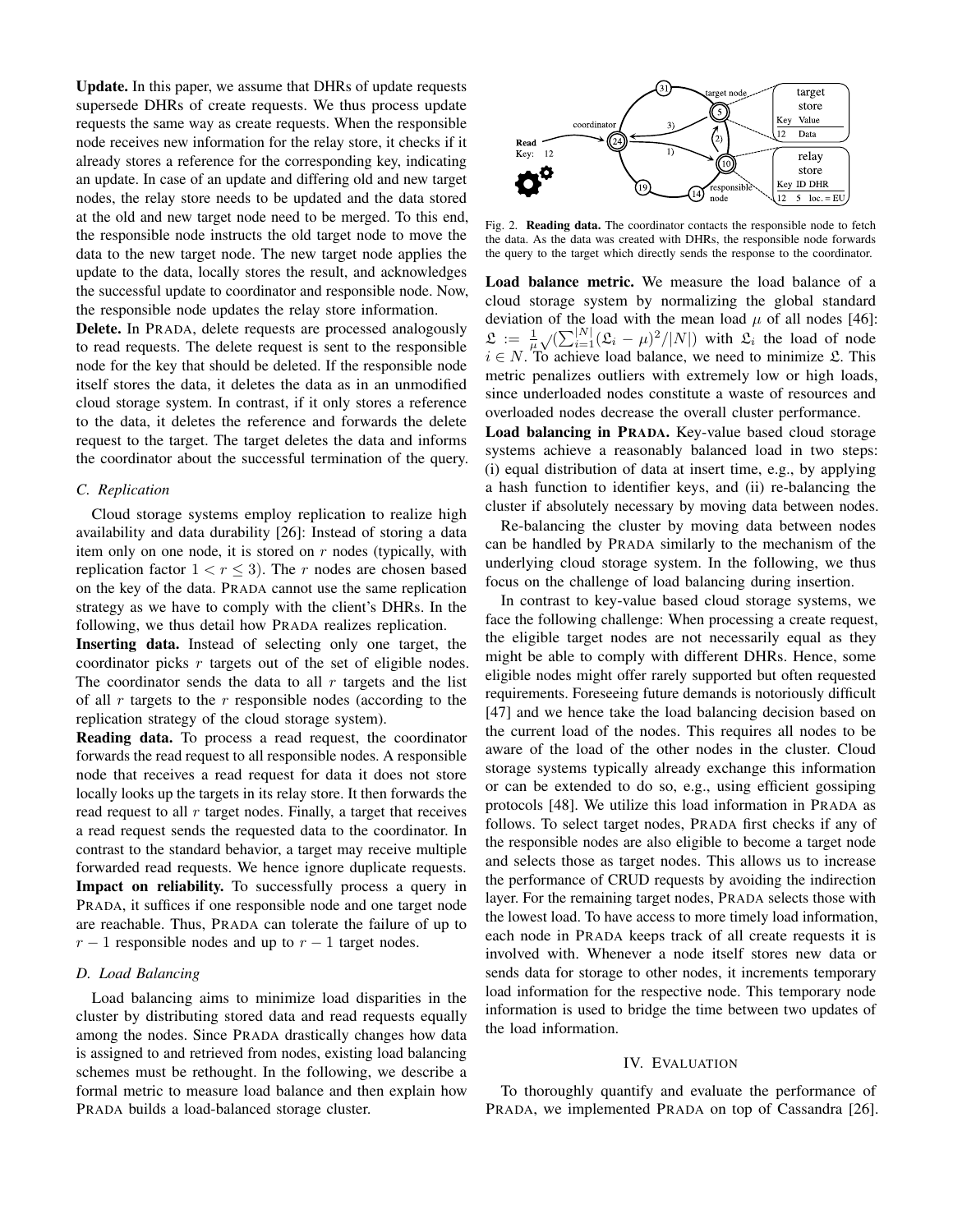

Fig. 3. Query time vs. RTT. PRADA constitutes limited overhead for operations on data with DHRs, while data without DHRs is not impacted.

Fig. 4. Query time vs. replication. Create and update in PRADA show modest overhead for increasing replicas due to larger message sizes.

Fig. 5. Storage vs. replication. PRADA constitutes only constant overhead per DHR affected replica, while not affecting data without DHRs.

Cassandra is a distributed database that is employed as a keyvalue cloud storage system by more than 1500 companies with deployments of up to 75 000 nodes [49]. Cassandra also implements advanced features beyond simple key-value storage such as column-orientation and queries over ranges of keys which allows us to showcase the flexibility and adaptability of PRADA. We perform benchmarks of query completion times, storage overhead, and traffic consumption. Furthermore, we study PRADA's load behavior through simulation.

#### *A. Implementation*

We implemented PRADA on top of Cassandra 2.0.5 [26], but PRADA conceptually also works with newer versions. We realize the *global capability store* as a globally replicated key space initialized at the same time as the cluster. For each regular key space of the database, we additionally create a corresponding *relay store* and *target store* as key spaces. Here, the relay store relies on Cassandra's replication mechanism, i.e., it will be replicated analogously to the regular key store. For the target store, however, we implemented a DHR-agnostic replication mechanism to ensure adherence to DHRs.

To allow clients to specify their DHRs when inserting or updating data, we modified Cassandra's method for processing requests. To this end, we add an optional postfix WITH ANNOTATIONS to INSERT statements which enables specification of multiple DHRs, e.g., INSERT ... WITH ANNOTATIONS location =  $\{$  'DE', 'FR', 'UK' } AND encryption =  $\{$  'AES-256' }. When processing such requests, we base our selection of eligible nodes on the global capability store, preferring nodes that Cassandra would pick without DHRs (cf. Section III-D).

Our load balancing implementation relies on Cassandra's gossiping mechanism [26] which maintains a list of all nodes together with their load. We extend this with local load change estimators, i.e., whenever the local node sends a create request or stores data itself, we update the corresponding local estimator with the size of the inserted data. Our load balancer incorporates local estimators and gossiped load information for its decision.

## *B. Benchmarks*

We benchmark query completion time, consumed storage space, and bandwidth consumption. In all settings, we compare the performance of PRADA with the performance of an unmodified Cassandra installation and PRADA\*, a system running PRADA but receiving only data without DHRs to verify that data without DHRs is not impaired by PRADA.

We set up a cluster of 10 nodes (Intel Core 2 Q9400, 4 GB RAM, 160 GB HDD, Ubuntu 14.04) interconnected via a gigabit Ethernet switch. Additionally, we use one node to interface with the cloud storage system to perform CRUD operations. We assign each node a distinct storage location. When inserting or updating data, clients request a set of three allowed storage locations uniformly randomly. Each row of data consists of  $200 B (+ 20 B \text{ key})$ , spread over 10 columns. These are conservative numbers as the relative overhead of PRADA decreases with increasing storage size. For each result, we performed 5 runs with 1000 operations and depict the mean value for one operation with 99 % confidence intervals.

Query completion time. The query completion time (QCT) denotes the time the coordinator takes for processing a query. It is influenced by the round-trip time (RTT) between nodes in the cluster and the replication factor.

We first study the influence of RTTs on QCT for a replication factor  $r = 1$ . To this end, we artificially add latency using netem [50] to emulate RTTs of 100 to 250 ms. Our choice covers RTTs observed in communication between cloud data centers around the world [51] and verified through measurements in the Microsoft Azure cloud. In Figure 3, we depict the QCTs for the different CRUD operations and RTTs. We make two observations. First, QCTs of PRADA\* are indistinguishable from those of the unmodified Cassandra. Hence, data without DHRs is not impaired by our approach. Second, the additional overhead of PRADA lies between 15.9 to 16.3 % for create, 40.4 to 42.1 % for read, 49.0 to 50.7 % for update, and 43.0 to 44.6 % for delete. The overheads for read, update, and delete correspond to the additional 0.5 RTT introduced by PRADA's indirection layer and is slightly worse for updates as data stored at potentially old target nodes needs to be deleted. QCTs below the RTT result from corner cases where the coordinator is also responsible for storing data.

From now on, we fix RTTs at 100 ms and study the impact of replication factors  $r = 1, 2$ , and 3 on QCTs as shown in Figure 4. Again, we observe that the QCTs of PRADA\* and Cassandra are indistinguishable. For increasing replication factors, the QCTs for PRADA\* and Cassandra reduce as it becomes more likely that the coordinator also stores the data. In this case, Cassandra optimizes queries. When considering the overhead of PRADA, we witness that the QCTs for creates (overhead increasing from 14 to 46 ms) and updates (overhead increasing from 46 to 80 ms) cannot benefit from these optimizations, as this would require the coordinator to be responsible and target node at the same time which happens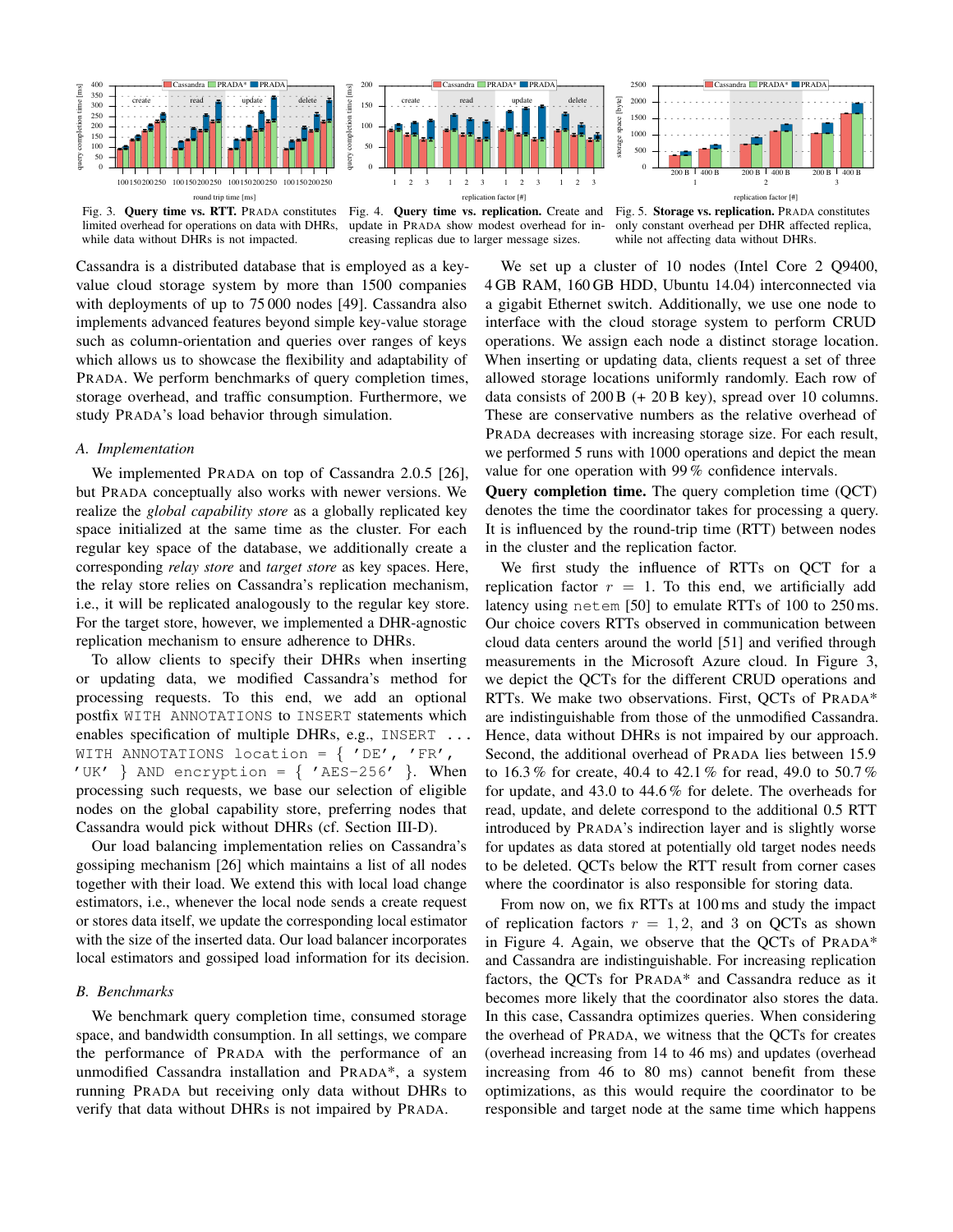

0 10 20 30 40 50 60 70 80 90 100 deviation from node distribution [%]

Optimal PRADA

Fig. 6. Traffic vs. replication. Data without DHRs is not affected by PRADA. Replicas increase the traffic overhead introduced by DHRs.

Fig. 7. Load balance vs. throughput. PRADA's load balance depends on insert operation throughput. Even for high throughput it stays below 0.5 %. from node distribution leads to non-even load.

Fig. 8. Load balance vs. distribution. PRADA's load balance shows optimal behavior. Deviation

only rarely. Furthermore, the increase in QCTs for creates and updates results from the overhead of handling  $r$  references at  $r$ nodes. For reads, PRADA shows an average overhead of 37 to 42 ms due to the additional 0.5 RTT for the indirection layer. For deletes, the overhead decreases from 43 ms to 18 ms for an increasing replication factor, which results from an increased likelihood that the coordinator node is at least either responsible or target node which avoids additional communication.

Consumed storage space. To quantify the additional storage space required by PRADA, we measure the consumed storage space after data has been inserted, using the cfstats option of Cassandra's nodetool utility. To this end, we conduct insertions for payload sizes of 200 B and 400 B (plus 20 B key), with replication factors of  $r = 1, 2$ , and 3. We divide the total consumed storage space per run by the number of insertions and show the mean consumed storage space per inserted row over all runs in Figure 5. Each additional replica increases the required storage space by roughly 90 % for Cassandra. PRADA adds an additional constant overhead of roughly 115 B per replica. While the precise overhead of PRADA depends on the encoding of DHRs and relay information, the important observation is that it does not depend on the size of stored data. The required storage space can be further reduced by efficiently encoding DHRs [32].

Bandwidth consumption. We measure the traffic consumed by the individual CRUD operations. Figure 6 depicts the mean total generated traffic per single operation. Our results show that using PRADA comes at the cost of an overhead that scales linearly in the replication factor. When considering Cassandra and PRADA\*, we observe that the consumed traffic for read operations does not increase when raising the replication factor from 2 to 3. This results from an optimization in Cassandra that requests the data only from one replica and probabilistically compares only digests of the data held by the other replicas to perform post-request consistency checks. We did not include this optimization in PRADA and hence it is possible to further reduce the bandwidth consumed by PRADA. For the other operations, the overhead introduced by PRADA ranges from 2.4 to 3.3 kB for a replication factor of 3. For a replication factor of 1, the highest overhead introduced by PRADA peaks at 1.1 kB. Thus, the traffic overhead of PRADA allows for a practical operation in cloud storage systems.

# *C. Load Distribution*

To quantify the impact of PRADA on the load distribution of the cloud storage system, we rely on a simulation approach. Simulation setup. As we are solely interested in the load behavior, we implemented a custom simulator in Python which models the characteristics of Cassandra with respect to network topology, data placement, and gossip behavior. On top of this simulator, we realize a PRADA cluster of  $n$  nodes, which are equally distributed among the key space [52] and insert  $m$  data items with random keys. For simplicity, we assume that all data items are of the same size. The nodes operate Cassandra's gossip protocol [48], i.e., synchronize with one random node every second and update own load information every 60 s. We repeat each measurement 10 times with different random seeds [53] and depict the mean of the load balance  $\mathfrak{L}$  (cf. Section III-D) with 99 % confidence intervals.

Influence of throughput. We expect the load distribution to be influenced by the freshness of the load information as gossiped by other nodes, which correlates with the throughput of create requests. A lower throughput results in less data being inserted between two load information updates and hence the load information remains relatively fresher. To study this effect, we perform an experiment where we simulate different insertion throughputs. We simulate a cluster with 10 nodes and  $10<sup>7</sup>$ create requests, each accompanied by a DHR. Even for high throughput, this produces enough data to guarantee at least one gossip round. To challenge the load balancer, we synthetically create two DHRs with two characteristics, each supported by half of the nodes such that each combination of the two DHRs is supported by two to three nodes. For each insertion we randomly select one of the possible combinations of DHRs.

Figure 7 shows the deviation from an even load for increasing throughput. We compare the results with the load distribution of a traditional Cassandra cluster. Additionally, we calculated the optimal solution under a posteriori knowledge by formulating the corresponding quadratic program for minimizing the load balance  $\mathfrak L$  and solving it using CPLEX [54]. In all cases we observe that the resulting optimum leads to a load balance of 0, i.e., all nodes are equally loaded, and hence omit these results in the plot. Seemingly large confidence intervals result from the high resolution of our plot, showing only values below 1 %. The results show that PRADA even outperforms Cassandra for very small throughput (the load imbalance of Cassandra results from the hash function) and stays below 0.5 % even for a high throughput of 100 000 insertions/s (Dropbox processed less than 20 000 insertions/s on average in June 2015 [55]).

Influence of DHR fit. One of the core influence factors on the load distribution is the fit of clients' DHRs to the capabilities of nodes. If the distribution of DHRs in create requests heavily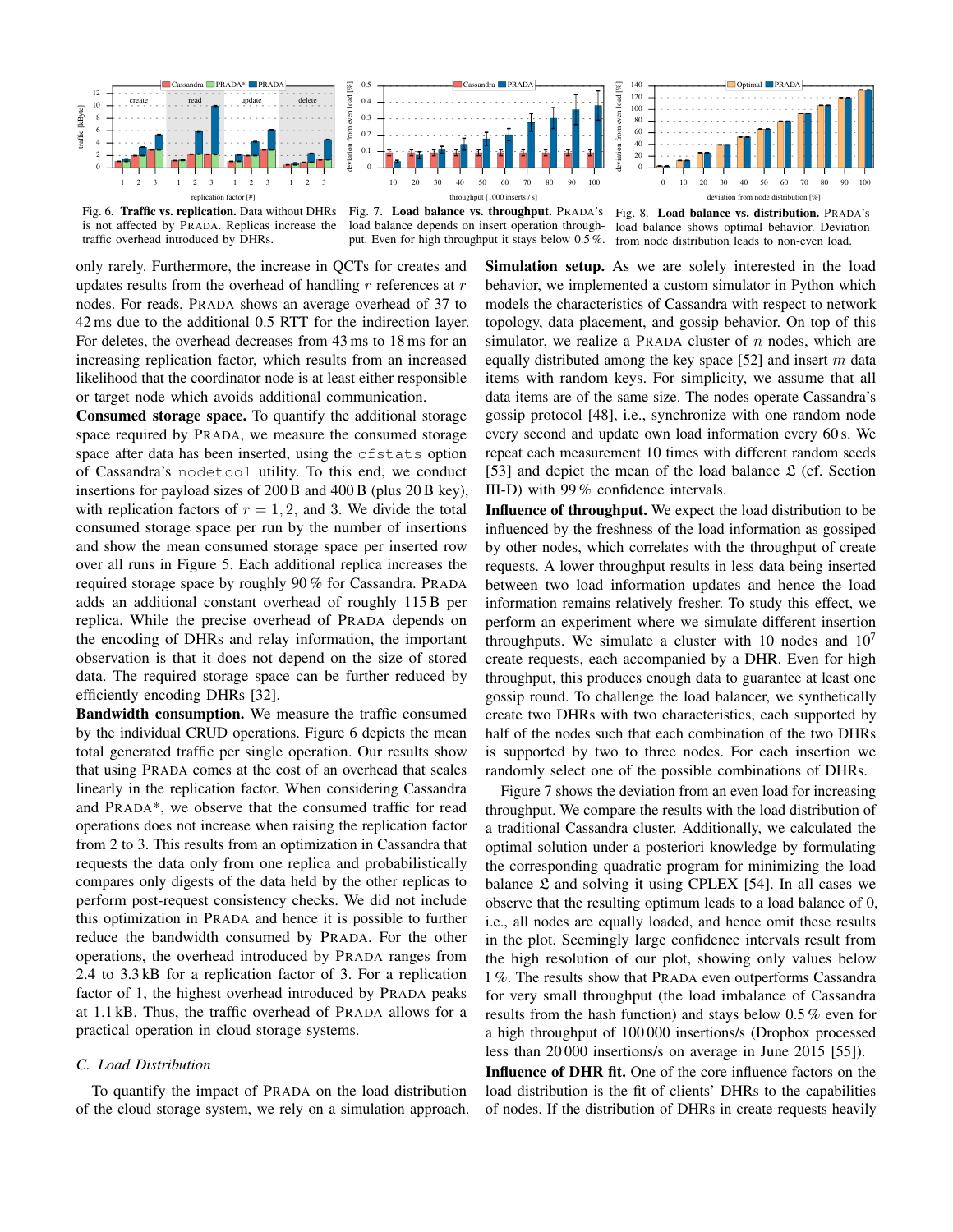deviates from the distribution of DHRs supported by the nodes, it is impossible to achieve an even load. To study this aspect, we consider a scenario where each node has a storage location and clients request exactly one of the storage locations. We simulate a cluster of 100 nodes that are geographically distributed according to the IP address ranges of Amazon Web Services [56] (US: 64 %, EU: 17 %, Asia-Pacific: 16 %, South America: 2 %, China: 1 %). First, we insert data with DHRs whose distribution exactly matches the distribution of nodes. Subsequently, we worsen the accuracy of fit by subtracting 10 to 100 % from the location with the most nodes (i.e., US) and proportionally distribute this demand to the other locations (in the extreme setting, US:  $0\%$ , EU:  $47.61\%$ , Asia-Pacific: 44.73 %, South America: 5.74 %, and China: 1.91 %). We simulate  $10<sup>7</sup>$  insertions at a throughput of 20 000 insertions/s. To compare our results, we calculate the optimal load using a posteriori knowledge. Our results are depicted in Figure 8. We derive two insights from this experiment: i) the deviation from an even cluster load scales linearly with decreasing accuracy of fit of DHRs and node capabilities and ii) in all considered settings PRADA manages to achieve a cluster load that is extremely close to the theoretical optimum (increase  $< 0.03\%$ ).

### V. RELATED WORK

To enforce storage location requirements, related work proposes to split data between different storage systems [14], [20], [21]. These approaches can treat individual storage systems only as black boxes. Consequently, they do not support fine-grained DHRs within the database system itself and are limited to a small subset of DHRs.

Similar to our idea of specifying DHRs, sticky policies have been proposed to express requirements on the security and geographical location of storage nodes [32], [57], [58]. However, it remains unclear how this could be realized efficiently in a large and distributed cloud storage system. With PRADA, we present a mechanism to achieve this goal.

To enforce privacy policies in the cloud, related work proposes monitoring access of virtual machines to data [15], trusted and isolated execution environments to enforce the encryption of data [16], and user-specified placement of virtual machines in the cloud to realize specific geographical deployments [17]. These approaches are orthogonal to our work, as they primarily focus on enforcing policies when processing data while PRADA addresses the challenge of supporting DHRs when storing data in cloud storage systems.

Focusing exclusively on location requirements, related work enables the verification of storage locations, e.g., based on measurements of network delay [18] or challenge-response protocols [19]. In contrast, PRADA focuses on the more fundamental challenge of supporting arbitrary DHRs.

To provide assurance that storage operators adhere to DHRs, related work suggests automated monitoring of compliance [59], information flow control [6], [44], and collaborative audit logging architectures [39]. These approaches are orthogonal to our work and could be used to verify that operators of cloud storage systems operate PRADA in an honest way.

# VI. DISCUSSION AND CONCLUSION

Support for data handling requirements (DHRs), i.e., control over where and how data is stored in the cloud, becomes increasingly important due to legislative, organizational, or customer demands. Despite these substantial incentives, practical solutions to address this need in existing cloud storage systems are scarce. In this paper, we have proposed PRADA, which allows clients to specify a comprehensive set of finegrained DHRs and enables cloud storage operators to enforce them accordingly. Our results show that we can indeed achieve support for DHRs in cloud storage systems. Of course, the additional protection and flexibility offered by DHRs comes at a price: We observe a moderate increase for query completion times, while achieving constant storage overhead and upholding a near-optimal storage load balance even in challenging scenarios. Notably, data without DHRs is not impaired by PRADA. Hence, clients can choose (even for each individual data item), if DHRs are worth a modest performance decrease.

PRADA's design centers around a transparent indirection layer, which effectively handles compliance with DHRs. This design decision limits our solution in three ways. First, the overall achievable load balance depends on how well the nodes' capabilities to fulfill certain DHRs match the actual DHRs requested by the clients. However, for a given scenario, PRADA is able to nearly achieve the optimal load balance as shown in Figure 8. Second, indirection introduces an overhead of 0.5 round-trip times for reads, updates, and deletes. We believe that this indirection can not be avoided, yet this remains an open research question. Third, the indirection layer realizes functionality to support DHRs within the cloud storage system. Thus, the question arises how clients can be assured that an operator indeed enforces their DHRs. This has been widely studied [18], [39], [42], [59] and the proposed approaches such as audit logging, information flow control, and provable data possession can also be applied to PRADA (cf. Section V).

To conclude, PRADA resolves a situation, i.e., missing support for DHRs, that is disadvantageous to both clients *and* operators of cloud storage systems. By enabling the enforcement of arbitrary DHRs when storing data in cloud storage systems, PRADA enables the use of cloud storage systems for a wide range of clients who previously had to refrain from outsourcing storage, e.g., because they have to comply with data protection legislation. At the same time, we empower cloud storage operators with a practical and efficient solution to handle differences in regulations and offer their services to new clients.

#### ACKNOWLEDGMENTS

The authors would like to thank Annika Seufert for her contributions to the simulation of PRADA. This work has received funding from the European Union's Horizon 2020 research and innovation program 2014-2018 under grant agreement No. 644866 (SSICLOPS) and the Excellence Initiative of the German federal and state governments. It reflects only the authors' views and the European Commission is not responsible for any use that may be made of the information it contains.